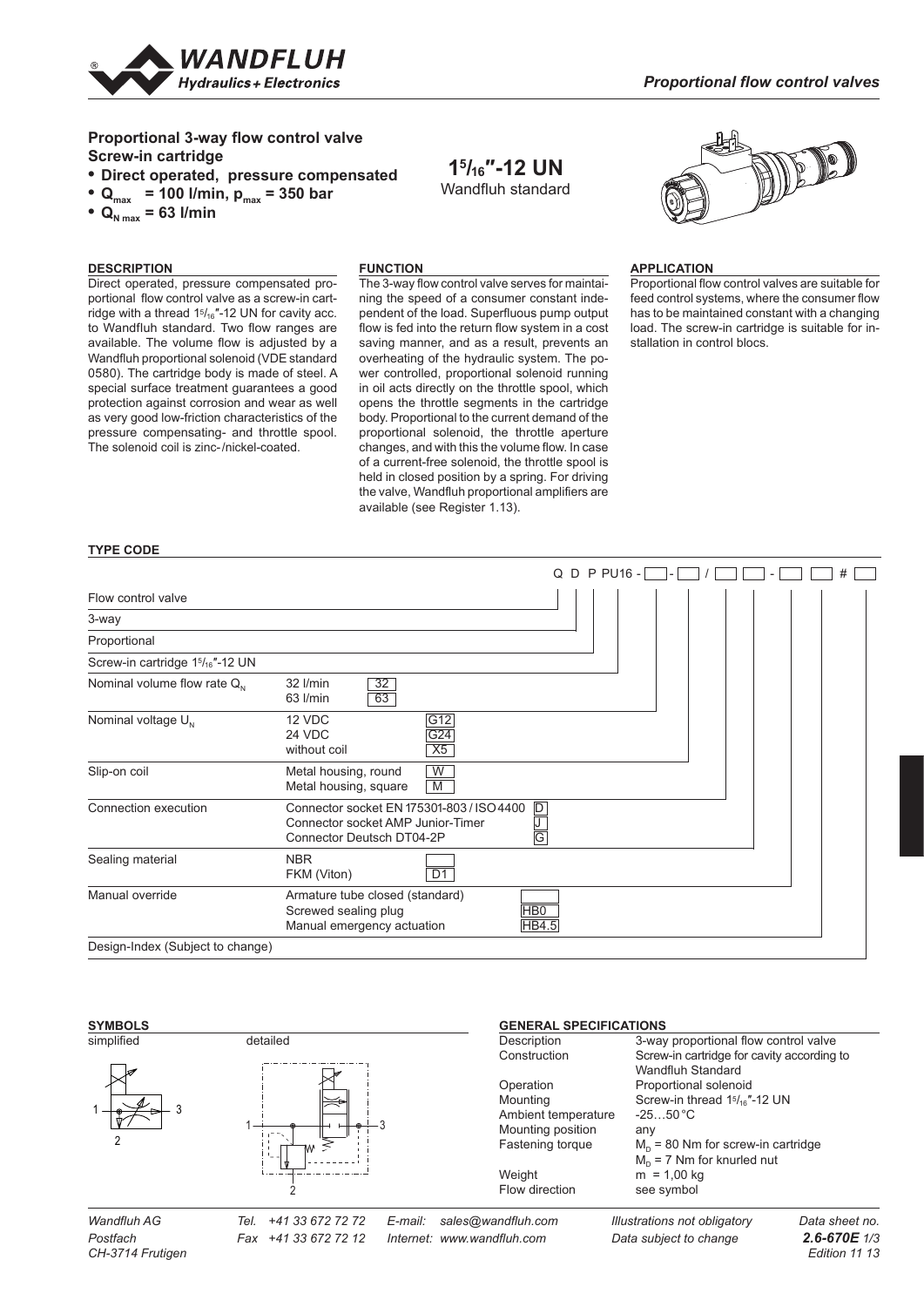

### **ELECTRICAL SPECIFICATIONS**

| Construction                                                     | Proportional solenoid, wet pin push type,<br>pressure tight   |                      |  |
|------------------------------------------------------------------|---------------------------------------------------------------|----------------------|--|
| Standard nominal voltage                                         | $U = 12 VDC$                                                  | $U = 24 VDC$         |  |
| Limiting current                                                 | $I_{\alpha}$ = 1560 mA                                        | $I_{\odot}$ = 780 mA |  |
| Relative duty factor                                             | 100 % ED/DF (see data sheet 1.1-430)                          |                      |  |
| Protection class<br>acc. to EN60529                              | Connection version<br>D: IP65<br>J: IP66<br>$G: IP67$ and 69K |                      |  |
| For further electrical specifications see data sheet 1.1-180 (W) |                                                               | $1.1 - 181$ (M)      |  |

## **HYDRAULIC SPECIFICATIONS**

| Fluid                     | Mineral oil, other fluid on request          |
|---------------------------|----------------------------------------------|
| Contamination efficiency  | ISO 4406:1999, class 18/16/13                |
|                           | (Required filtration grade $\beta$ 610 ≥ 75) |
|                           | see data sheet 1.0-50/2                      |
| Viscosity range           | 12 mm <sup>2</sup> /s320 mm <sup>2</sup> /s  |
| Fluid temperature         | $-20+70 °C$                                  |
| Peak pressure             | $p_{max}$ = 350 bar                          |
| Nominal volume flow rates | $Q_{N}$ = 32 I/min, 63 I/min                 |
| Max. volume flow          | $Q_{max}$ = 100 I/min (1 $\rightarrow$ 2)    |
| Min. volume flow          | $Q_{\rm min} = 0.4$ I/min                    |
| Hysteresis                | $\leq 5\%$ *                                 |
|                           | * at optimal dither signal                   |
|                           |                                              |







### $\Delta p = f(Q)$  Pressure drop-volume flow characteristics  $1 \rightarrow 2$  ( $1 = 0$  mA)  $\Delta p = f(Q)$  Pressure drop-volume flow characteristics  $1 \rightarrow 3$  ( $1 = 1_0$ )